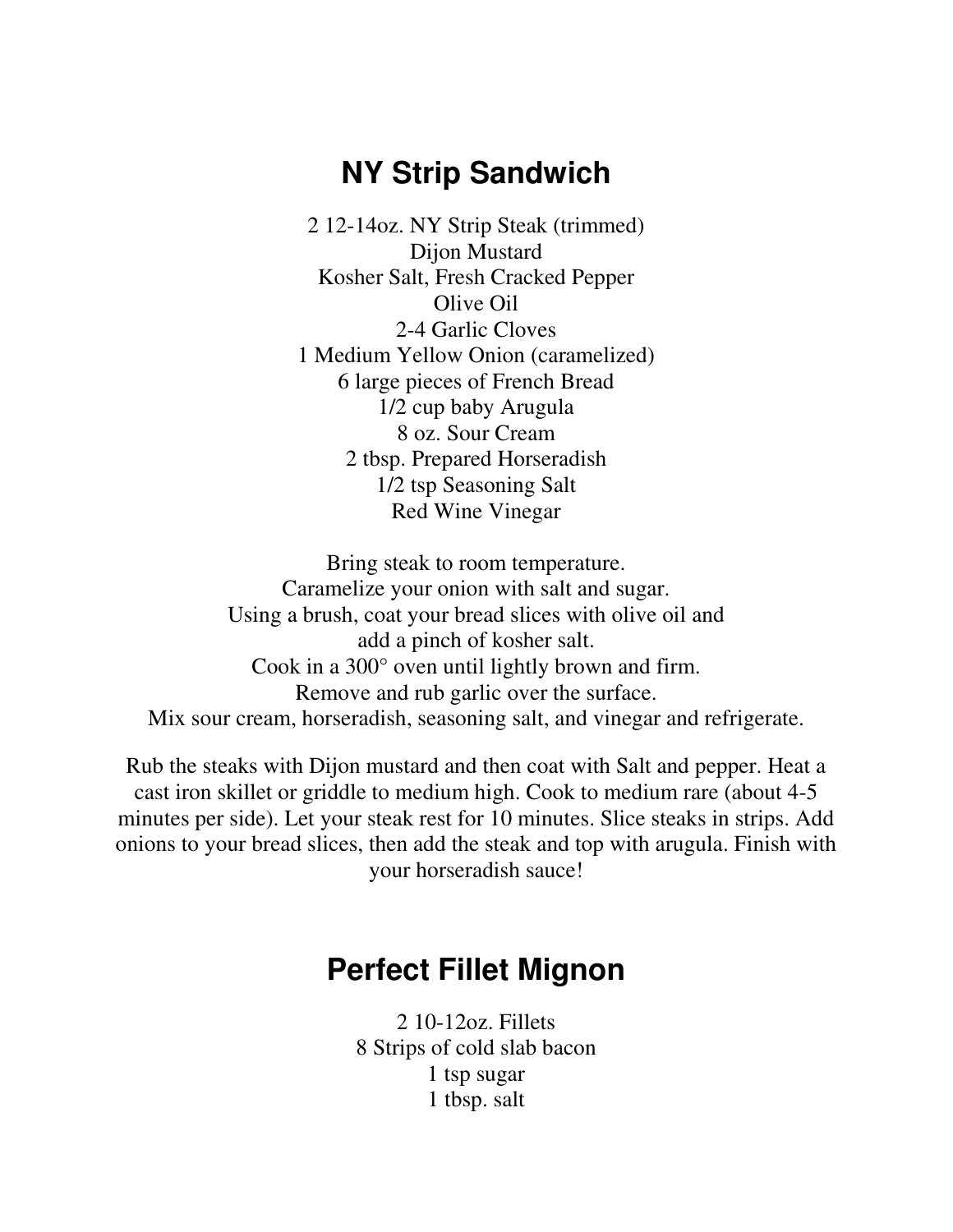## 1 tsp pepper 3 sprigs fresh thyme 1/2 stick of salted butter

Bring fillets to room temperature.

Cut the bacon in half and weave into a lattice bed to cook your steaks on. Transfer the bacon to a raised cooking surface over a cookie sheet.

Melt your butter over very low heat and add the thyme sprigs. Let cook for 10-15 minutes.

Mix sugar, salt and pepper and coat both fillets. Put the fillets on the bacon and cook at 200° for 50-70 minutes until the internal temperature reaches 120°. Remove from your oven and let rest for at least 15 minutes. Put the bacon back in the oven and continue cooking until lightly brown. Transfer to a hot cast-iron surface and cook until brown. (1-3 minutes per side). Drizzle the thyme butter mixture over the fillets before serving on your bed of bacon.

## **Sweet and Sour Rib-Eye**

2 12-16oz Rib-Eye's 1 tsp sugar 1 tbsp. salt 1 tsp pepper 8 oz. Portabella Mushrooms 1 tbsp. Soy Sauce 1tsp Sesame Oil 1 tsp Rice Wine Vinegar  $\frac{1}{2}$  tsp corn starch 1 package of Asian Noodles (microwave style) ¼ cup chopped scallion tops

Bring steaks to room temperature. Brown mushrooms in butter and a little soy sauce and light salt and pepper. Mix soy sauce, sesame oil,

vinegar and cornstarch in a small pot and cook until slightly thickened.